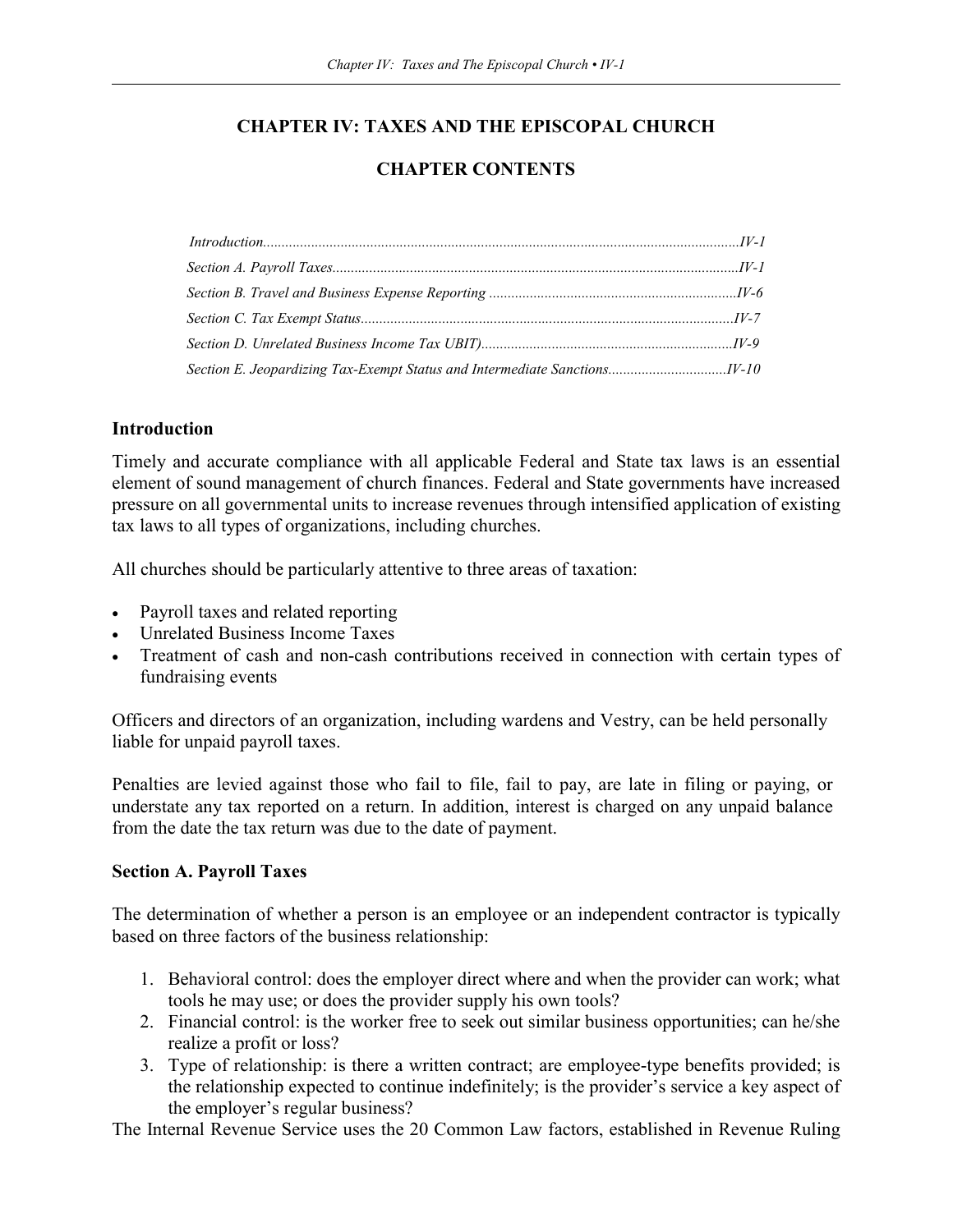87-41, as a guideline when determining if sufficient control is present to establish an employeremployee relationship. While not all factors need to be "met," the more factors established in favor of classifying a worker as an independent contractor, the stronger the position for treating them as such. The factors are:

- 1. *Instructions:* A person who is required to comply with instructions about when, where and how to work is ordinarily an employee.
- 2. *Training:* The training of a person, by an experienced employee or by other means, is a factor of control indicating that the worker is an employee.
- 3. *Integration:* Integration of a person's services into the business operations generally shows that the person is subject to direction and control and accordingly is an employee.
- 4. *Services rendered personally:* If services must be rendered personally by the individual employed, it suggests an employer-employee relationship. Self-employed status is indicated when an individual has the right to hire a substitute without the employer's knowledge.
- 5. *Hiring, supervising, and paying assistants:* Hiring, supervising, and paying assistants by the employer generally indicates that all workers on the job are employees. Self-employed persons generally hire, supervise, and pay their own assistants.
- 6. *Continuing relationship:* The existence of a continuing relationship between an individual and the organization for which the individual performs services indicates an employeremployee relationship.
- 7. *Set hours of work:* Establishing set hours of work by the employer is indicates control and accordingly the existence of an employer-employee relationship. Self-employed persons are "masters of their own time."
- 8. *Full time required:* If the worker must devote full time to the business of the employer, he/she ordinarily will be an employee. A self-employed person, on the other hand, may choose for whom and when to work.
- 9. *Doing work on employer's premises:* Doing the work on the employer's premises may indicate that the worker is an employee, especially if the work could be done elsewhere.
- 10. *Order or sequence of work:* If a worker must perform services in an order or sequence set by the organization which he/she serves, this indicates that the worker is an employee.
- 11. *Oral or written reports:* A requirement that workers submit regular oral or written reports to the employer is indicative of an employer-employee relationship.
- 12. *Payment by hour, week or month:* An employee usually is paid by the hour, week, or month, whereas a self-employed person usually is paid by the job on a lump sum basis, although the lump sum may be paid in intervals.
- 13. *Payment of business expenses:* Payment by the employer of the worker's business or travel expenses suggests that the worker is an employee. Self-employed persons usually are paid on a job basis and take care of their own business and travel expenses.
- 14. *Furnishing of tools and materials:* The furnishing of tools and materials by the employer indicates an employer-employee relationship. Self-employed persons ordinarily provide their own tools and materials.
- 15. *Significant investment:* The furnishing of all necessary facilities (equipment and premises) by the employer suggests that the worker is an employee.
- 16. *Realization of profit or loss:* Workers who are in a position to realize a profit or suffer a loss as a result of their services generally are self-employed, while employees ordinarily are not in such a position.
- 17. *Working for more than one firm at a time:* A person who works for a number of persons or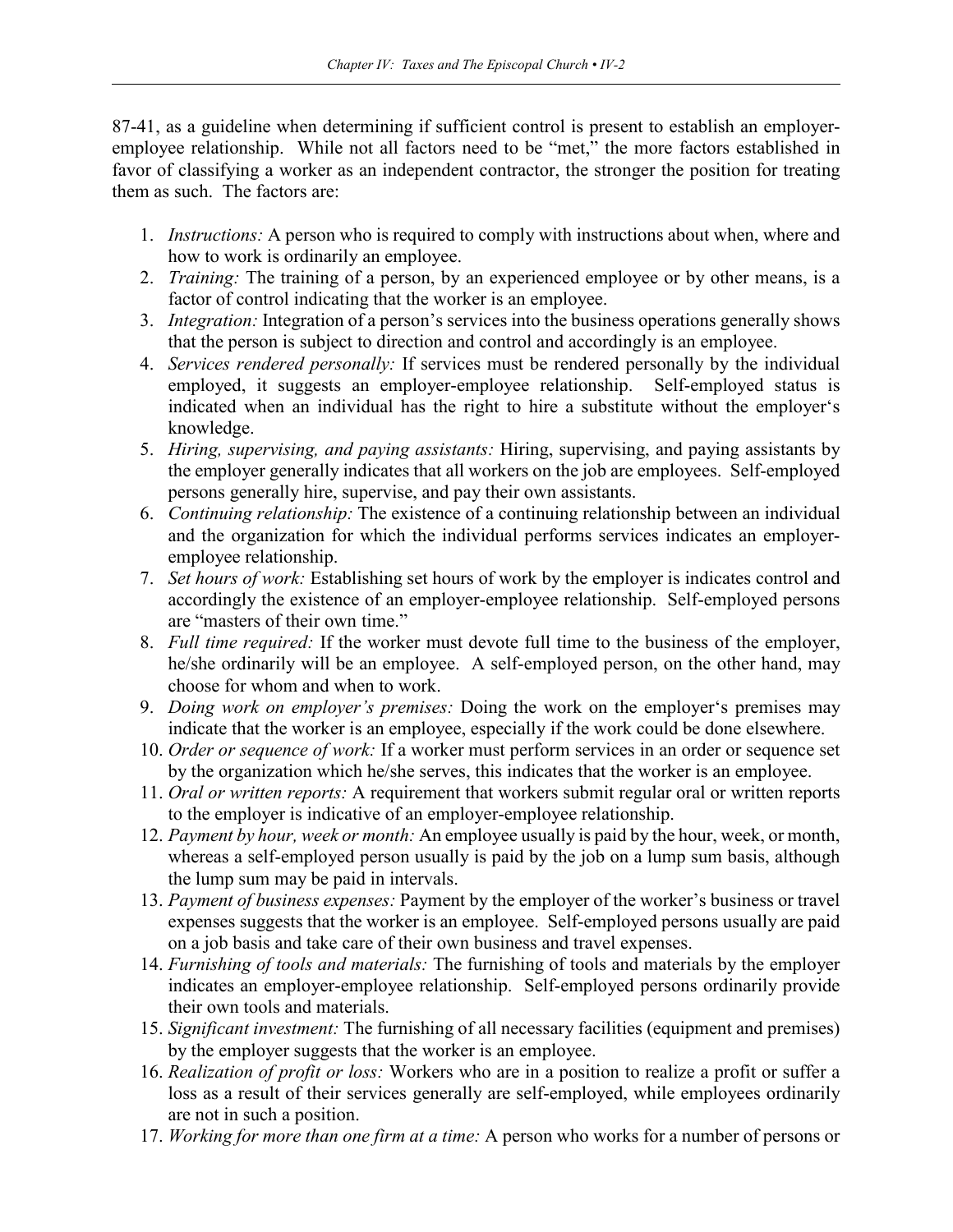organizations at the same time is usually self-employed.

- 18. *Making services available to the general public:* Workers who make their services available to the general public are usually self-employed. Individuals ordinarily hold their services out to the public by having their own offices and assistants, hanging out a "shingle" in front of their office, holding a business license, and by advertising in newspapers, telephone directories, and electronic media.
- 19. *Right to discharge:* The right to discharge is an important factor, which indicates the person possessing the right is an employer. Self-employed persons ordinarily cannot be fired as long as they produce results that measure up to contract specifications.
- 20. *Right to terminate:* An employee ordinarily has the right to end a relationship with an employer at any time he or she wishes without incurring liability. A self-employed person usually agrees to complete a specific job and is responsible for its satisfactory completion or is legally obligated to compensate for failure to complete the job.

The following persons are normally considered to be employees:

- Rectors, vicars, and their assistants;
- Interim clergy and regularly employed supply clergy who consistently work at the same congregation; and
- Secretaries, sextons, directors of Christian education, childcare providers who are not volunteers (including teenagers), yard maintenance workers (including the teenagers who cut the lawn regularly), the organist and choir director, and all others to whom a fee is paid for their services and who are controlled by the Church.

Churches should be careful to issue or timely file the following documents:

- IRS Form W-2 must be issued after each year end to all church employees (full time, parttime, retired part-time clergy, and lay persons)
- IRS Form W-2 and the corresponding Form W-3 "Transmittal of Wage and Tax Statement" must be filed with the IRS
- IRS Form 941 "Employer's Quarterly Federal Tax Return" must be filed by employers. "
- IRS Form I-9 "Employment Eligibility Verification" must be completed for all lay and clergy employees, regardless of citizenship, prior to the first paycheck
- IRS Form W-4 "Employee Withholding Allowance Certificate" should be completed when a clergy or lay employee is hired or when a change in withholding is requested

Clergy and lay employees are generally treated in different manners for Social Security and for Federal income tax withholding purposes.

### **Special Instructions for Reporting Clergy Compensation**

Clergy are recognized as employees only for Federal (and, where applicable, State) income tax purposes. With respect to FICA (Social Security and Medicare) tax, Clergy are considered selfemployed, and therefore the income is not included as wages subject to Social Security or Medicare tax. Additionally, these taxes are not to be withheld, and compensation is not to be reported on Form 941 or Form W-2 for purposes of these taxes.

The following items are considered compensation and must be reported as compensation for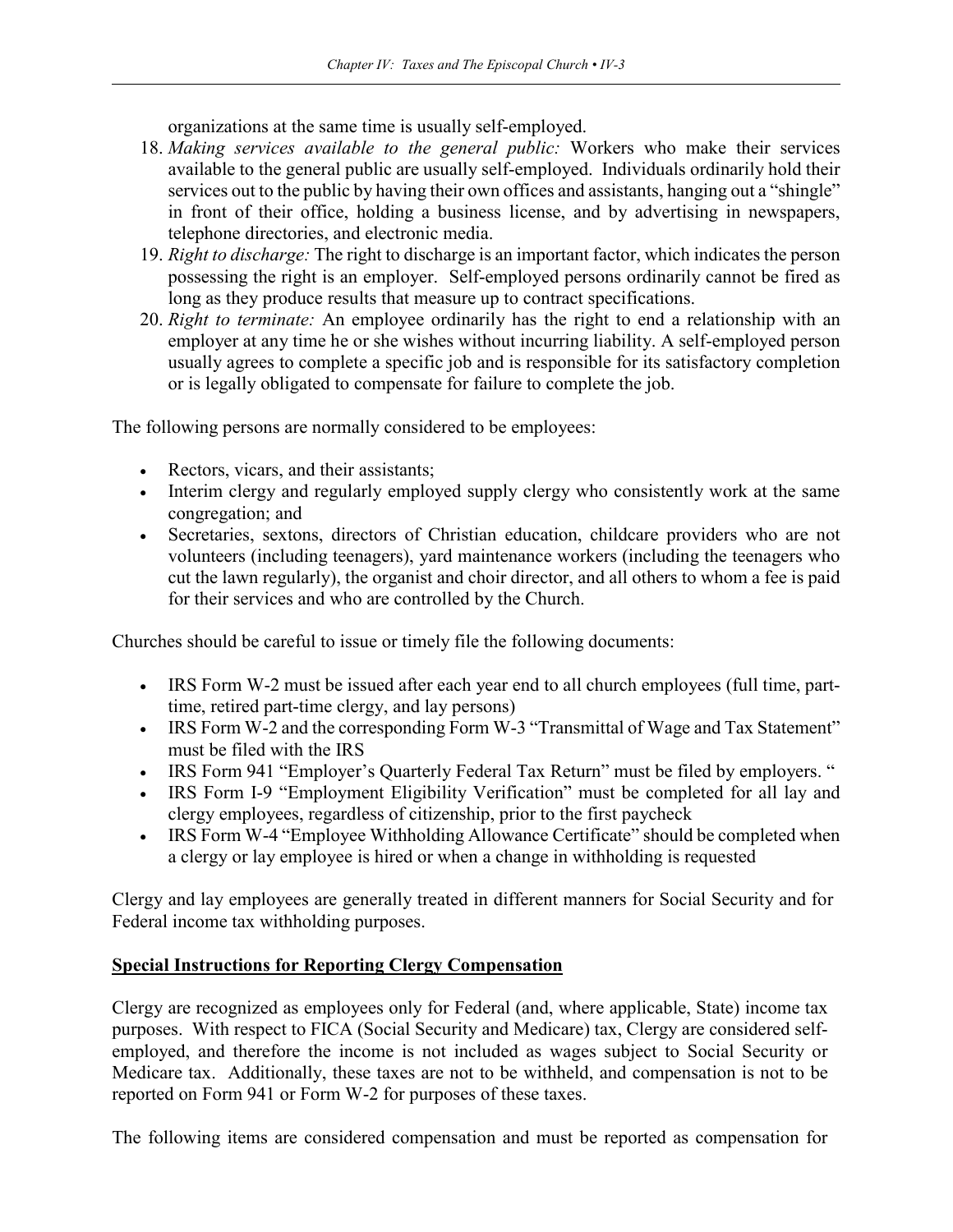services in gross income (box 1) on the IRS Form W-2 (please note that this is not meant to be an all-inclusive list of items considered to be compensation):

- Salary, excluding housing and utility allowance
- Honoraria
- Bonuses
- "Love offerings," even if there is a special offering to provide the income
- Retirement gifts when 1) any of the funds were provided by the church or 2) the gift has been given as a tax-deductible contribution by the donor(s). If the recipient is still considered an employee, it should be included on the Form W-2; otherwise a Form 1099 should be provided.
- Personal use of a church-provided car (leased or owned by the congregation) usually must be reported on the Form W-2 as income. There are several methods of including such income as compensation (see Internal Revenue Service publications).
- Amounts received for weddings and funerals
- An amount to cover the clergy self-employment taxes paid either directly to the clergy or reported and paid as income tax withheld
- Transfers of property by the church to an employee, such as automobiles, homes, furniture, etc., based on the fair market value, less any amount paid by the employee
- Travel and expense allowances for which an "accountable plan" is not provided to the employer; reference Section B of this chapter
- Moving expenses reimbursed to the employee are to be included in Form W-2 as taxable wages (subject to withholding and Social Security and Medicare taxes if for a lay employee).

Clergy compensation attributable to housing and utility expenses (parsonage allowance) as declared by the clergy (in conjunction with the Church) may be excluded from taxable income, but are included in earnings for self-employment tax. Clergy should complete housing and utility allowance resolutions prior to the start of the calendar year. Refer to Appendix A for sample housing allowance resolutions and forms for estimating housing allowance. The Vestry shall designate and record the housing and utility allowance in its Minutes before the clergy receives a paycheck in any year.

Housing and utility allowances are not reported on the Form 941 or the Form W-2. A memo of the amounts excluded for housing and utilities may be noted in the memo notation box of Form W-2 (box 14) or in other appropriate boxes.

Clergy may elect to have Federal income tax withheld. If the cleric is the only employee and does not choose to have tax withheld, a Form 941 and a Form W-2 must still be completed and submitted noting taxable wages and other income.

If a clergy person is participating in a tax deferred annuity plan, taxable gross wages are reduced by the amount of the contribution to the tax-deferred annuity. An authorization signed by the employee is required.

### **Special Instructions for Reporting Lay Employee Compensation**

Lay employees are classified as employees for both income tax and Social Security tax purposes.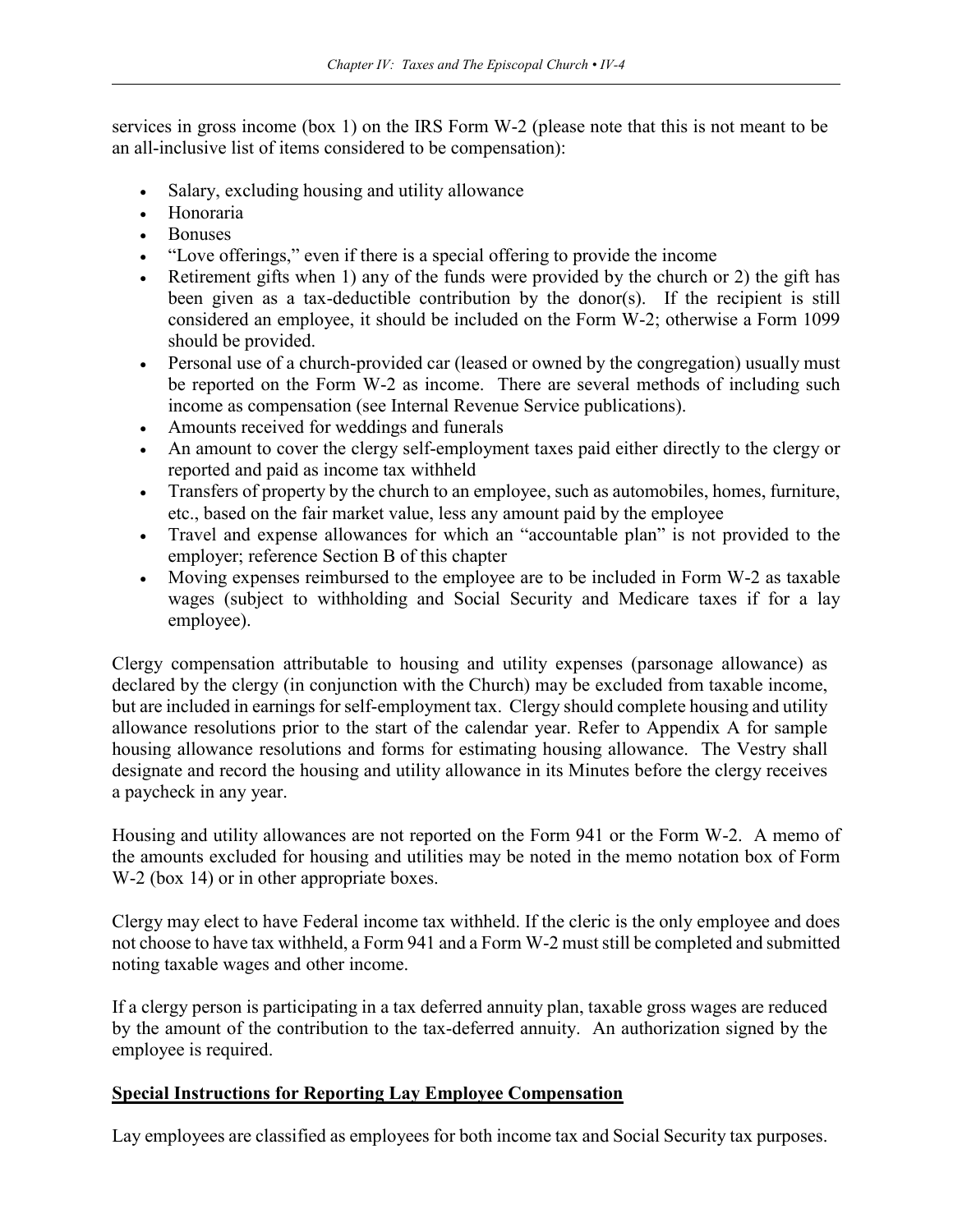Lay employees are not eligible to designate a portion of their compensation for housing and utility allowance. Withholding is required from lay employees' pay for federal and state income taxes and for Social Security and Medicare taxes.

If a lay employee is participating in a tax-deferred annuity plan, the taxable gross wages for Federal income taxes are reduced by the amount of the contribution to the tax-deferred annuity. However, gross wages subject to Social Security and Medicare taxes are not reduced. The employee must sign an authorization for the deduction from wages.

Churches are not subject to the Federal Unemployment Tax Act but may be subject to state unemployment laws.

### **Special Instructions for Reporting Non-Employee Income**

IRS regulations require that "every person engaged in a trade or business" shall issue a Form 1099 for each calendar year with respect to payments made during the calendar year in the course of the trade or business to another person. Churches are considered to be in trade or business by the IRS for purposes of issuing a Form 1099.

The following individuals must receive a Form 1099 or Form 1099-NEC:

- Any individual or unincorporated entity that was paid \$600 or more in the form of selfemployment earnings (Form 1099 MISC, Box 7)
- Any person who receives a scholarship, which is not used for payment of tuition and related expenses (Form 1099 MISC, Box 1)
- Any person who is paid \$600 or more for real estate or machine/equipment rentals (Form 1099-MISC, Box 1)
- Any person who receives \$600 or more in a settlement for taxable damages that are not classified as wage-related payments (Form 1099-MISC, Box 3)
- Attorneys who receive proceeds from any settlement or legal action, regardless of whether services are provided to the Church by the attorney (1099-MISC, Box 14)
- Any person who was paid \$600 or more in interest, including those persons who purchase bonds for a church's capital project (Form 1099 INT)
- Any person who receives at least \$10 in gross royalty payments (Form 1099 MISC, Box 2)
- Any person who receives qualified retirement or annuity income from a qualified retirement plan (Form 1099-R)

The following exceptions may be applicable for compensation reporting:

- Payments of income required to be reported on Forms 941 and Form W-2 (i.e., employee income)
- Payments to a corporation (if in doubt whether or not a person or company is incorporated, issue a Form 1099 MISC)
- Payments of bills for merchandise, telephone, freight, etc.
- Advances and reimbursements for accountable business expenses.

IRS Form 1099 must be provided to recipients by January 31st. Copies of all Forms 1099 must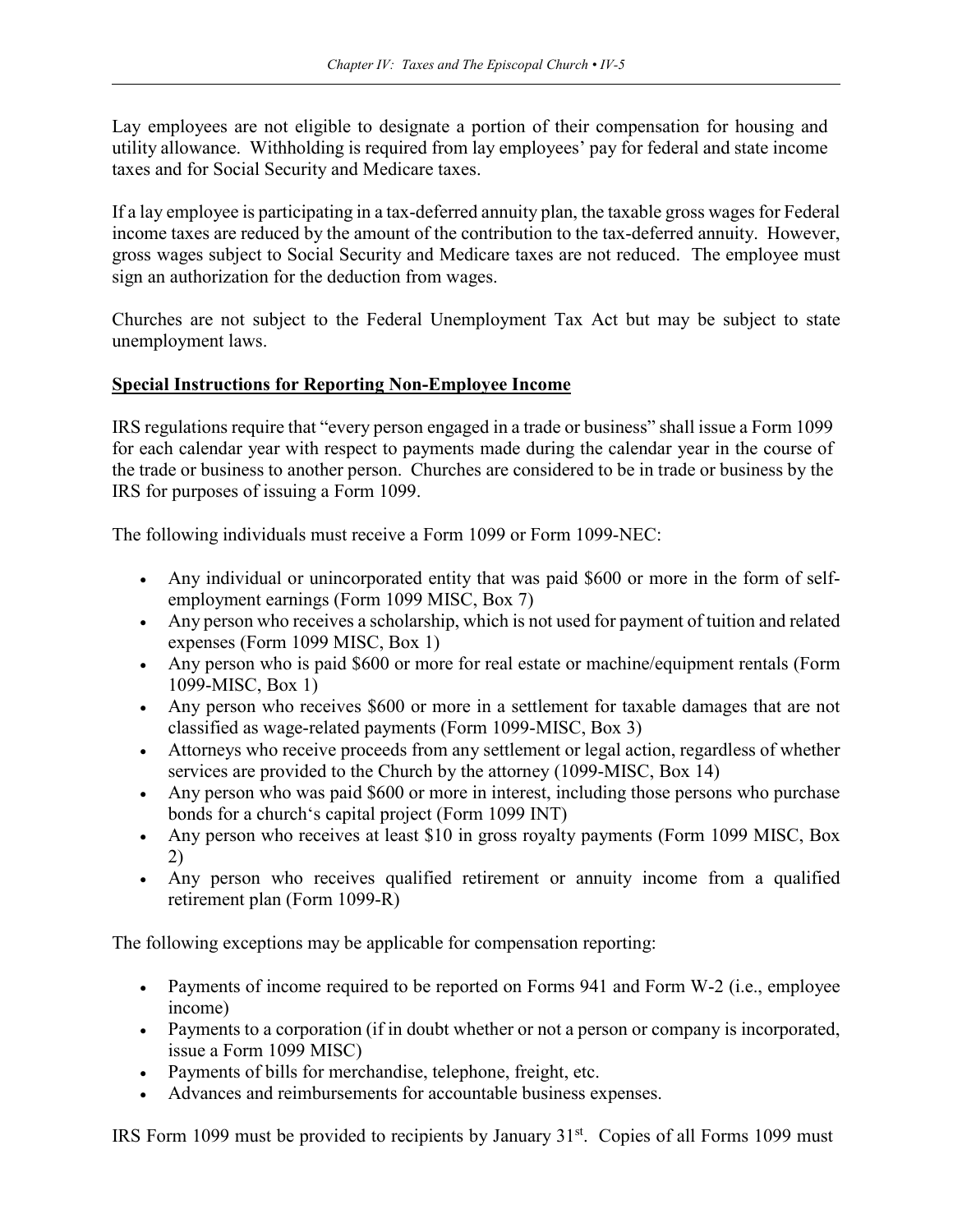be transmitted to the Internal Revenue Service along with a transmittal Form 1096 by February  $28<sup>th</sup>$ . The maximum penalty for failure to issue a Form 1099 is \$100 per form.

A congregation is responsible for obtaining the person's or company's Federal Employer Identification Number. This may be in the form of a Federal Employer Identification Number or an individual Social Security number. If a person refuses to provide an identification number, back-up withholding in the amount of 28% must be taken and reported on the Form 941

Resident and non-resident aliens are taxed in different ways. Resident aliens are generally taxed in the same way as U.S. citizens. Non-resident aliens are taxed based on the source of their income (whether it is effectively connected with a U.S. trade or business). Aliens and employers should refer to IRS Publication 519 *U.S. Tax Guide for Aliens*. In addition, payments to nonresident aliens are reported differently than payments to US residents. A nonresident alien will be issued a Form 1042-S for any payment other than employee payments that are subject to withholding.

A nonresident alien may be entitled to claim a tax treaty exemption from withholding on some or all compensation paid for personal services. In order to determine if the treaty exemption is applicable, refer to the section entitled "Pay for Personal Services Performed" in Publication 515, Withholding of Tax on Nonresident Aliens and Foreign Entities as well as Publication 901, U.S. Tax Treaties to verify the particular treaty position is applicable. Persons who wish to claim this exemption should provide the employer with Form 8233, Exemption from Withholding on Compensation for Independent (and Certain Dependent) Personal Services of a Nonresident Alien Individual.

### **Section B. Travel and Business Expense Reporting**

Amounts received by an employee under an "accountable plan" are not required to be included as compensation on Form W-2. An accountable plan must meet three criteria:

- 1. There must be a business connection for the expenses;
- 2. The expenses must be substantiated in writing to the employer within a reasonable period of time not to exceed 60 days after expenses are incurred; and
- 3. The employee must return amounts in excess of the substantiated expenses within a reasonable period not to exceed 120 days after expenses are paid or incurred. An accountable plan should be in writing and adopted by the governing body.

The following guidelines apply for claiming reimbursement for various types of travel and other business-related, out-of-pocket expenses under an accountable expense reimbursement plan:

• Reimbursement at no more than the standard mileage rate established by the Internal Revenue Service for business mileage (excluding personal and commuting miles). Tolls and parking fees are additional to the mileage rate. In lieu of the standard mileage rate, actual automobile expenses allocated to actual business miles driven can be claimed. (Note: Since the 1980s, the IRS charitable mileage rate has remained unchanged at 14 cents per mile. If a parish reimburses its volunteers at more than 14 cents per mile, any excess reimbursement that exceeds \$600 annually must be reported through an IRS Form 1099 as taxable income to the volunteer. In 2019, this would be necessary when the volunteer is reimbursed for more than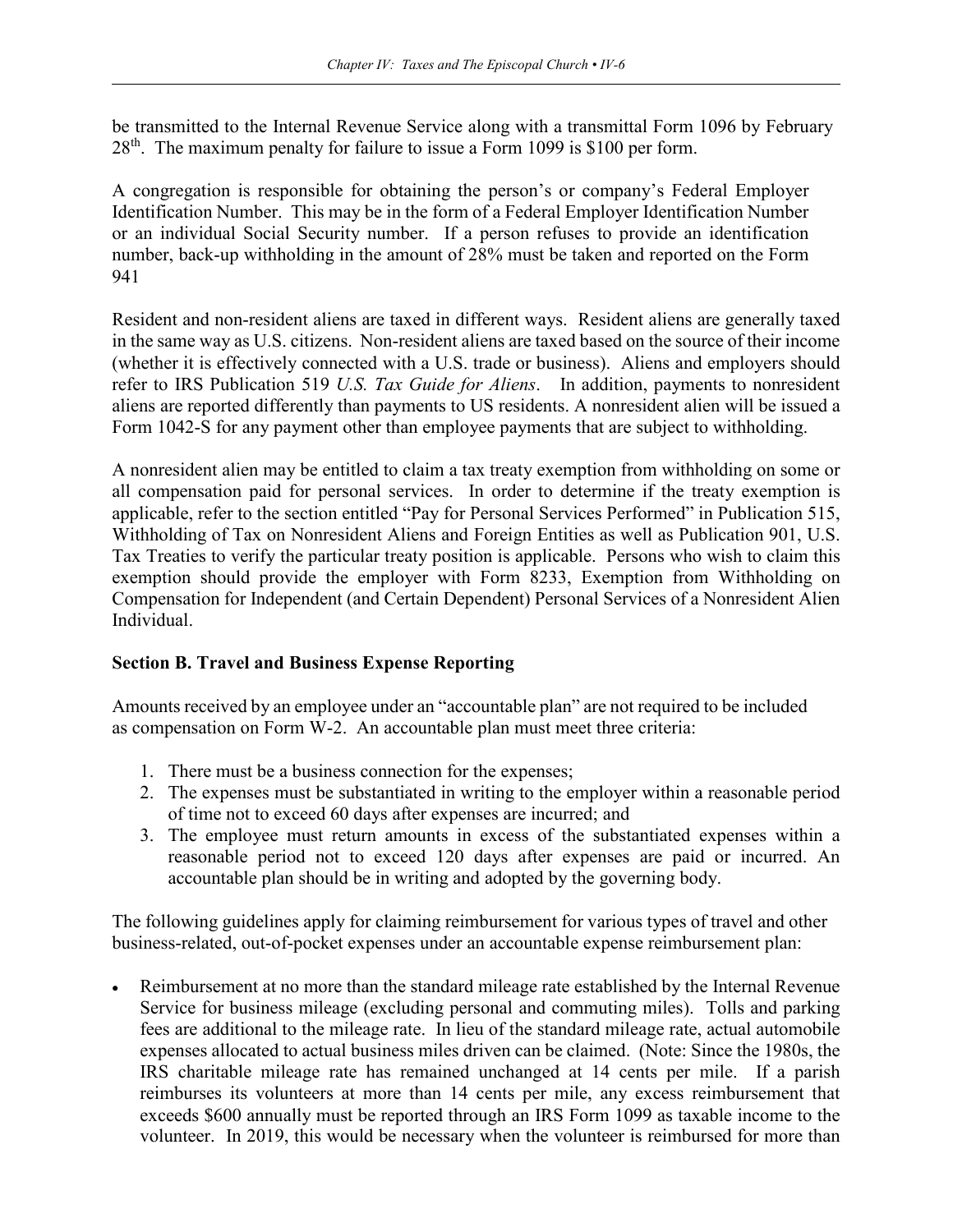1,369 miles: IRS business allowance is \$0.58 minus charitable allowance of \$0.14 equals an excess reimbursement of \$0.44; \$0.44 times 1,369 miles equals \$601. The \$1 excess is reportable taxable income.);

- Reimbursement of travel reasonable and customary expenses away from home to conduct work or business. Examples are transportation fares, meals and lodging, cleaning and laundry expenses, and telephone. Deductions may be limited if the travel is extravagant, part of a vacation, or for travel outside the United States. Original supporting documentation is required for expenditures of \$75 or more. United States government per diem rates may apply in some instances for meals and lodging;
- Business gifts (up to but not exceeding \$25.00 per person); education expenses (if required by the employer or by law or regulation to maintain a salary, status, or job, or to maintain or improve the skills necessary to one's present work);
- Business expenses directly reimbursed for subscriptions and books related to the job; clothing that cannot take the place of ordinary clothing; business calls made on personal phones; professional memberships; licenses; and dues;
- Cell phones recent legislation and IRS guidance has eliminated the need to quantify the amount of personal usage of cell phones provided by the Church or payment for cell phone service. Personal usage is now deemed de minimis as long as the Church has a policy stating that the provision of cell phones and/or payment of cell phone service fees are primarily for business purposes and it is expected that personal usage is minimal.
- Original documentation should be provided to the employer to support all expenses claimed by the employee. (The IRS exempts amounts below \$75, but most employers use a lower limit.)

Unsubstantiated business expenses paid to an employee in a "non-accountable plan" must be included on Form W-2 as wages paid to an employee. These wages are subject to Federal withholding and Social Security and Medicare tax withholding if paid to non-clergy employees and to clergy, who choose to have Federal income tax withheld.

Per Diem amounts in excess of Internal Revenue Service approved per diem rates must be included on the Form W-2.

## **Section C. Tax-Exempt Status**

All dioceses, congregations, and related institutions may be covered under the group tax exemption of the Domestic & Foreign Missionary Society of the Protestant Episcopal Church in the United States of America. (Contact your diocesan office or the Treasurer's Office of the Domestic and Foreign Missionary Society.) Alternatively, dioceses and/or congregations and related institutions may apply for and hold their own individual or group exemption. Note, however, that an entity electing to be covered under another's group exemption may not retain its individual exemption. In addition, electing entities are also subject to filing Form 990 (unless exemption from such is established) and their own Form 990-T.

### **Exemption from Federal taxes does not extend to exemption from state sales taxes. Congregations may be subject to sales and/or use tax on purchases and may be required to report to their states.**

Regardless of whether they are covered under a group or individual exemption, all dioceses,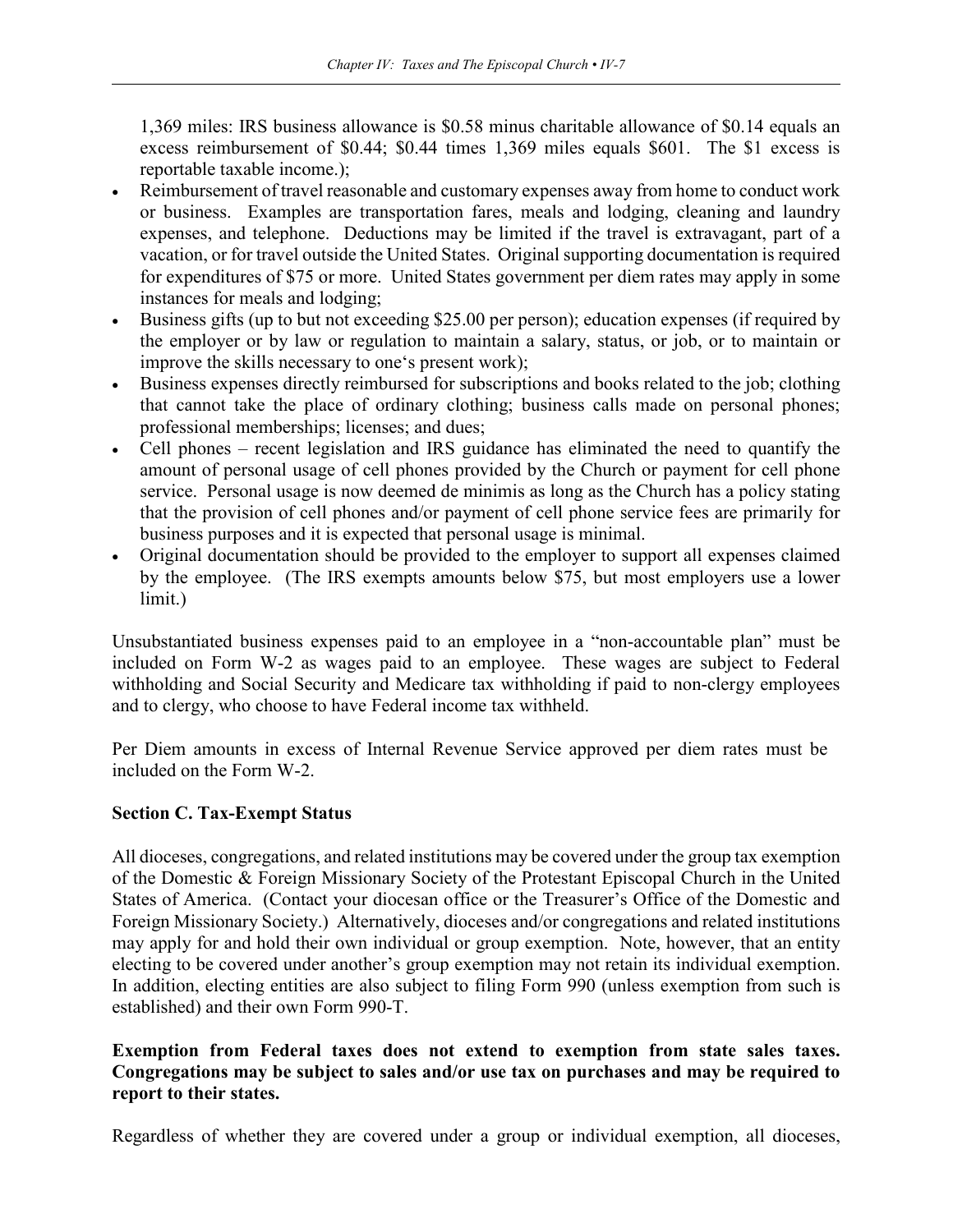congregations, and institutions of the Episcopal Church must have their own Employer Identification Number. (Use IRS Form SS-4 "Application for Employer Identification Number.)

Contributions made in the name of the church and its affiliated and subordinate units are deductible in the manner and to the extent provided by Section 170 of the Code.

The notification of a granting of tax-exempt status was addressed to The Domestic and Foreign Missionary Society of the Protestant Episcopal Church in the United States of America on March 23, 1942. It was routinely confirmed on June 3, 1971.

The Episcopal Church is listed twice in the "Cumulative List of Organizations" Publication 78 ("the List") in Section 170(c) of the Internal Revenue Code. Reference the List as revised to September, 1996, as follows:

#### **DOMESTIC AND FOREIGN MISSIONARY SOCIETY OF THE PROTESTANT EPISCOPAL CHURCH IN THE UNITED STATES OF AMERICA, NEW YORK, NEW YORK, PAGE 610.**

#### **EPISCOPAL CHURCHES AND DIOCESES IN THE UNITED STATES AND INSTITUTIONS THEREOF, NEW YORK, NEW YORK, CODE 1, PAGE 685.**

Reference to the listing of the Society in the foregoing manner should help to establish the deductibility of individual gifts to particular dioceses and parishes, although the Internal Revenue Service may take the position that inclusion on the list does not necessarily establish such deductibility.

*Charitable contributions:* Charitable contributions generally must satisfy the following six requirements to be deductible by the donor:

- 1. A gift of cash or property (*the value of services is not, unless provided by a professional who also includes that amount in their reported business income*);
- 2. Claimed as a deduction in the year in which the contribution is made (the date delivered or the postmark date on a contribution which is mailed are the controlling factors, not the date written on a check);
- 3. The contribution is unconditional and without personal benefit to the donor. As a general rule, tax deductible contributions may not be restricted by the donor to be used for specific individuals, regardless of the person's great need. The donor may suggest a preference, but control resides with the tax-exempt organization;
- 4. The contribution is made to or for the use of a qualified charity;
- 5. The contribution is within the allowable legal limit; and
- 6. The contribution is properly substantiated.

Non-cash contributions should not be valued by the institution.

For gifts of property valued at \$500 or more, a donor must submit a Form 8283, and, for property valued at more than \$5,000, a donor must obtain a qualified appraisal of the property and attach an appraisal summary to the tax return on which the contribution is claimed. If the property is sold within a three-year period, the recipient of the donation must submit an information return, Form 8282 to the IRS.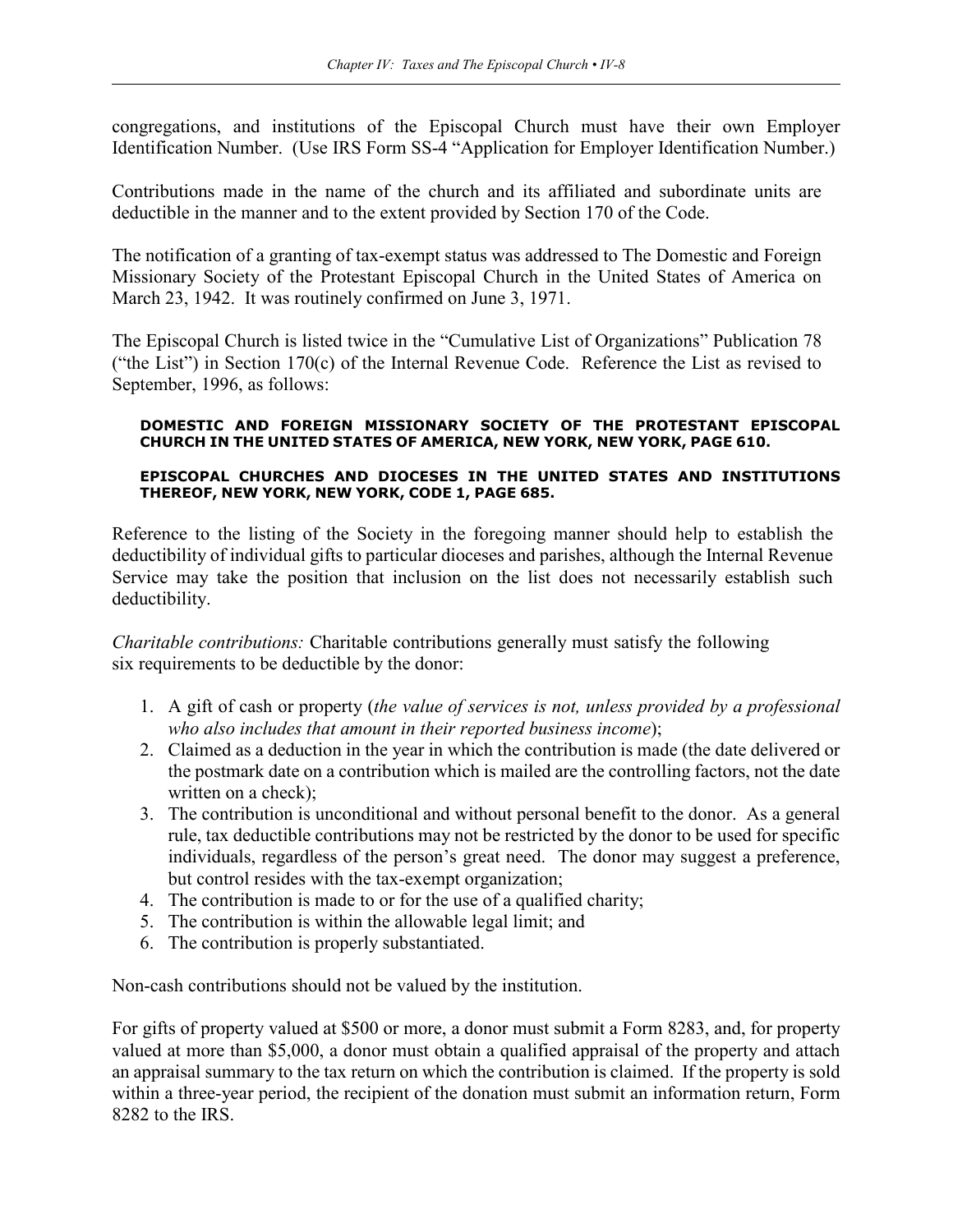### **Section D. Unrelated Business Income Tax (UBIT)**

Income earned by a church from activities that are unrelated to its exempt purpose may be considered taxable income. The following factors determine Unrelated Business Income:

- The organization must be engaged in a trade or business
- The trade or business must be regularly conducted
- The conduct of the trade or business must not be substantially related to the organization's exempt purpose or function.

Income derived from unrelated business activities used by a church for its operations is recognized as unrelated business income subject to tax and reporting, unless the income is derived from:

- An activity where substantially all work is performed without compensation (e.g., a church bookstore which sells other than religious books, substantially run by volunteers);
- A trade or business carried on for the convenience of the students or members of another 501(c)(3) organization;
- The sale of merchandise received as gifts or contributions;
- A trade or business that consists of conducting qualified bingo games;
- The exchange or rental of member lists between exempt organizations to which deductible contributions can be made; and
- The distribution of low-cost articles incidental to the solicitation of charitable contributions for exempt organizations to which deductible contributions can be made.

Because charitable organizations often have difficulty in valuing nominal or token benefits received by donors, the IRS has established safe harbor rules under which the benefits will be treated as having such insignificant value that the charities may inform donors that the full amount of their contributions is deductible.

Certain types of unrelated income are exempt from Unrelated Business Income Tax:

- 1. Dividends, interest and annuities;
- 2. Payments with respect to securities loan;
- 3. Royalties;

Rents from real property, unless more than 50 percent of the rent is attributable to personal property (i.e., furnishings and equipment leased with it); or where services are also provided (i.e., event coordination, catering, technical services);

- 4. Rents from personal property leased with real property if they are an incidental amount, but not exceeding 10 percent of the total rents from all property leased;
- 5. Gains or losses on the sale or exchange of property.

Note: if debt is used to purchase the underlying assets the above exemptions may not apply. In addition, if an investment is with a limited partnership, the Form K-1 received from such LP must be reviewed to determine if any UBI exists.

The Tax Revision of 2018 now requires a tax-exempt organization to add back as UBIT certain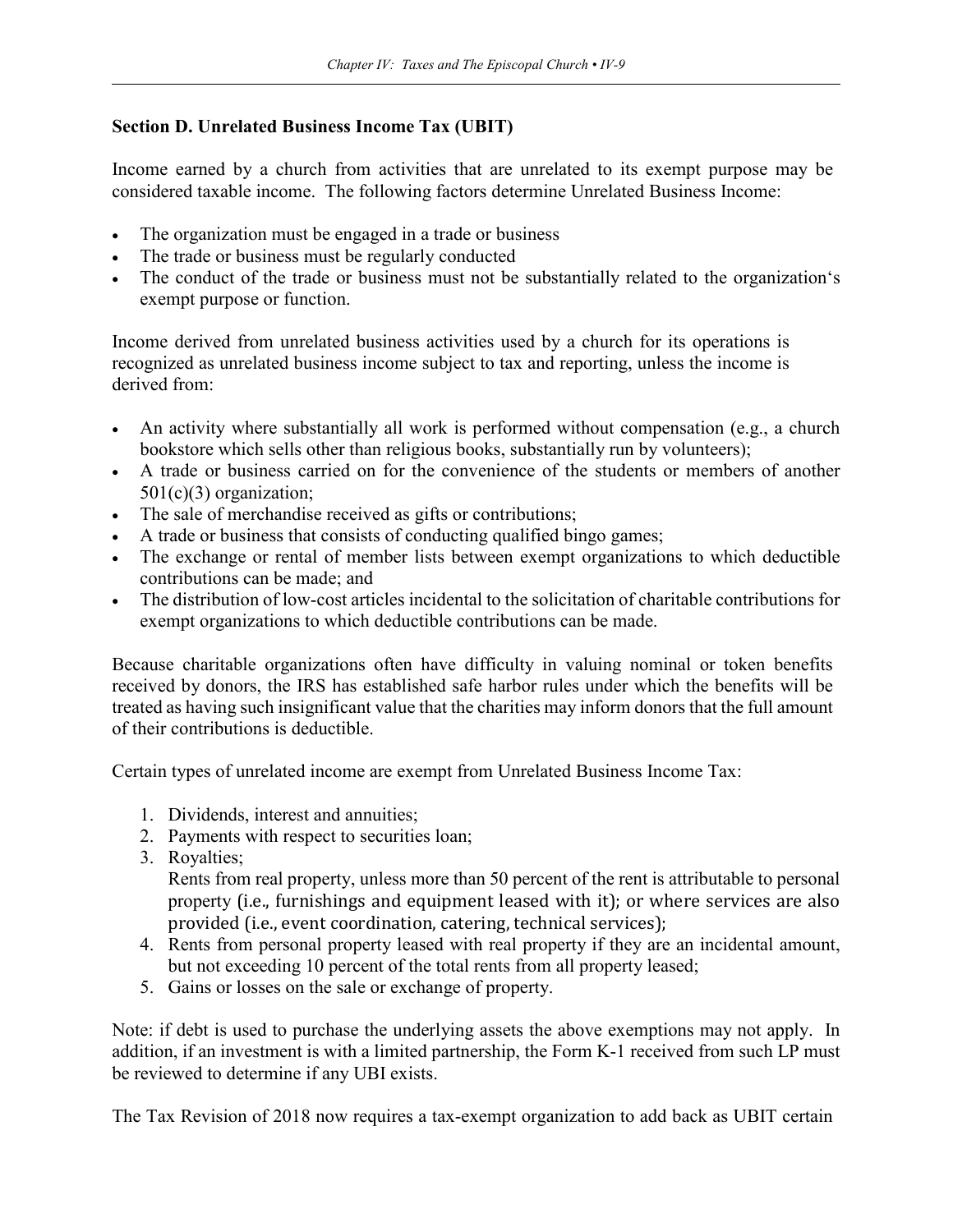fringe benefits it either subsidizes for its employees or for which it allows those employees to set aside pre-tax dollars to pay. A parish must report in line 34 of its IRS Form 990-T any amount that it provides in:

- Free or subsidized parking that is not included as taxable compensation to employees
- Pre-tax deferrals of wages for purposes of parking
- Pre-tax deferrals of wages for commuter passes
- Any other subsidized transportation benefit

A church that has Unrelated Business Taxable Income must complete IRS Form 990-T. The state where the revenue is generated may also require a filing. Any church that believes it may have Unrelated Business Taxable Income is encouraged to seek the assistance of a licensed or certified public accountant for accounting and reporting purposes.

### **Section E: Jeopardizing Tax-Exempt Status and Intermediate Sanctions**

Churches and religious organizations, like all exempt organizations under IRC section 501(c)(3), are prohibited from engaging in activities that result in directing the organization's income or assets to insiders (e.g., the minister, church board members, officers). Examples of such prohibited inurement include the payment of dividends, the payment of unreasonable compensation to insiders, and transferring property to insiders for less than fair market value. The prohibition against inurement to insiders is absolute; therefore, any amount of inurement is, potentially, grounds for loss of tax-exempt status. Note that prohibited inurement does not include reasonable payments for services rendered, payments that further tax-exempt purposes, or payments made for the fair market value of real or personal property.

An IRC section 501(c)(3) organization's activities must be directed exclusively toward charitable, educational, religious, or other exempt purposes. The exempt organization's activities may not serve the private interests of any individual or organization. Rather, beneficiaries of an organization's activities must be recognized objects of charity (such as the poor or the distressed) or the community at large (for **example**, through the conduct of religious services or the promotion of religion).Private benefit is **different** from inurement to insiders. Private benefit may occur even if the persons benefited are not insiders. Also, private benefit must be substantial in order not to jeopardize tax-exempt status.

In 1996, the Taxpayer Bill of Rights 2 added section 4958 to the Internal Revenue Code. Prior to section 4958, if a transaction with an exempt organization resulted in private inurement or private benefit, the only option available to the Service was to revoke the organization's exemption. Section 4958 adds "intermediate sanctions" as an alternative, allowing the IRS to impose penalties (i.e., excise taxes) on persons who improperly benefit from transactions with an exempt organization. Intermediate sanctions penalize the person(s) who benefit from an improper transaction, rather than the organization.

Intermediate Sanctions may be imposed on any "disqualified person" who receives an excess benefit from a covered organization and on each "organization manager" who approves the excess benefit transaction. A disqualified person is generally any person (individual, organization, partnership or unincorporated entity) that was in a position to exercise substantial influence over the affairs of an exempt organization.